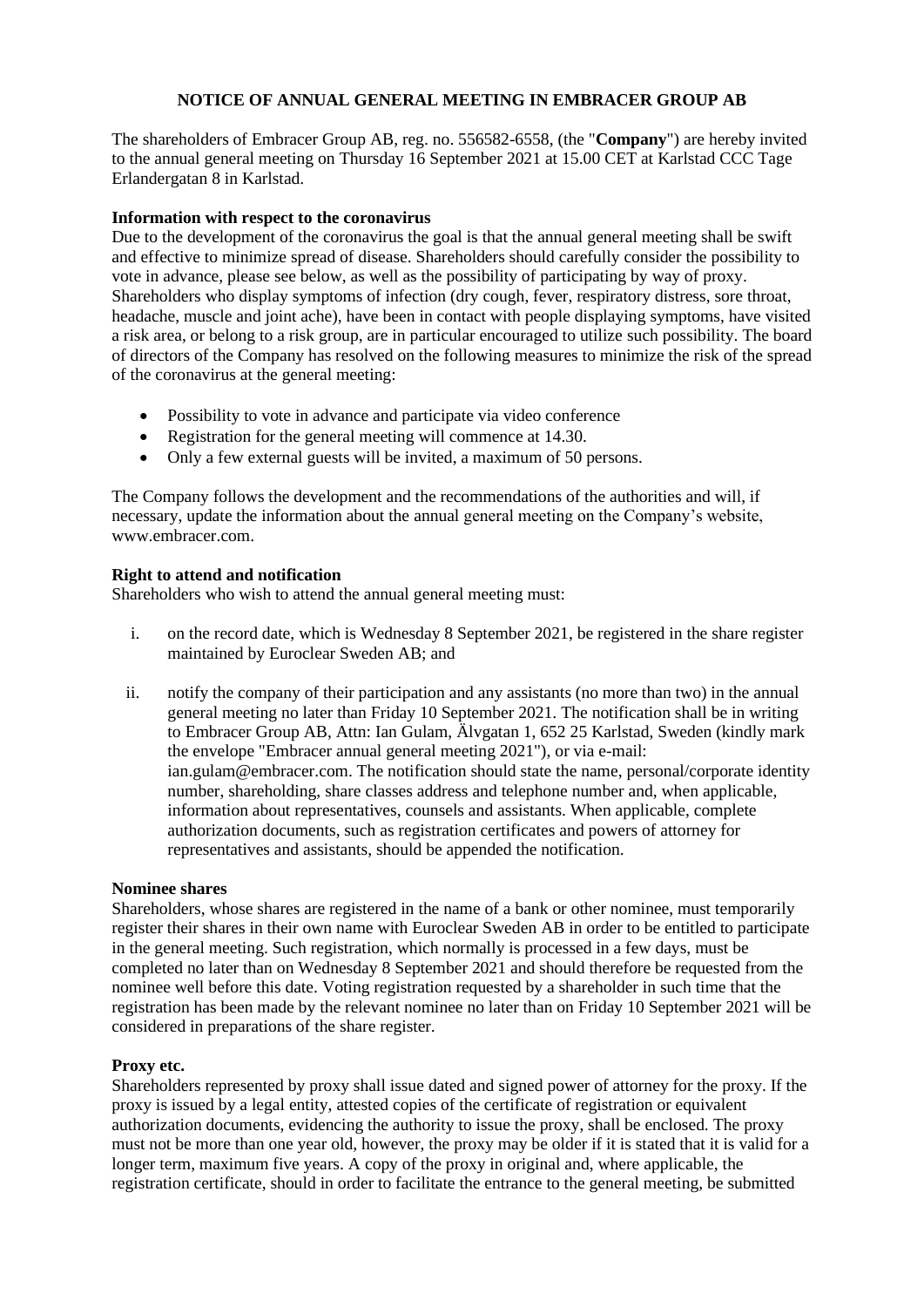to the Company by mail at the address set forth above and at the Company's disposal no later than on 10 September 2021. The proxy in original and, when applicable, the certificate of registration must be presented at the general meeting. Certificate of proxies are also accepted. A proxy form will be available on the Company's website, www.embracer.com, and will also be sent to shareholders who so request and inform the Company of their postal address.

#### **Advance voting**

The shareholders may exercise their voting rights at the general meeting by voting in advance, so called postal voting in accordance with section 3 of the Act (2020:198) on temporary exceptions to facilitate the execution of general meetings in companies and other associations. The Company encourages the shareholders to use this opportunity in order to minimize the number of participants attending the general meeting in person and thus reduce the spread of the infection.

A special form shall be used for advance voting. The form is available on www.embracer.com. A shareholder who is exercising its voting right through advance voting do not need to notify the Company of its attendance to the general meeting. The advance voting form is considered as the notification of attendance to the general meeting.

The completed voting form must be at the Company's disposal no later than on Friday 10 September 2021. The completed and signed form shall be sent to the address stated under "Right to attend and notification" above. A completed form may also be submitted electronically and is to be sent to ian.gulam@embracer.com. If the shareholder is a legal entity, a certificate of incorporation or a corresponding document shall be enclosed to the form. The same apply for shareholders voting in advance by proxy. The shareholder may not provide special instructions or conditions in the voting form. If so, the vote is invalid.

Further instructions and conditions is included in the form for advance voting.

#### **Attend remotely**

The shareholders might attend the general meeting either physically, in person or by proxy, or remotely (via video conference) and vote in advance. Those who are willing to attend remotely and would like to utilize their voting rights *cannot* do so by video conference and must instead participate via proxy or vote in advance to utilize their voting rights. The Company will prior to the annual general meeting announce information about attendance at the general meeting remotely.

For online participants, the following rules apply (which the participant accepts by choosing to participate online). There will be no opportunity to vote, speak, present proposals or objections or request voting. As it is not possible to verify if any external persons are attending the meeting online, the opportunity to participate online requires that the meeting resolves that also persons who are not shareholders shall have the right to attend the meeting.

### **Draft agenda**

- 1. Opening of the meeting
- <span id="page-1-0"></span>2. Election of chair of the meeting
- 3. Preparation and approval of voting list
- 4. Election of one or two persons to certify the minutes
- 5. Question whether the general meeting has been duly convened
- 6. Approval of the agenda
- 7. Presentation of the business activities in the Embracer group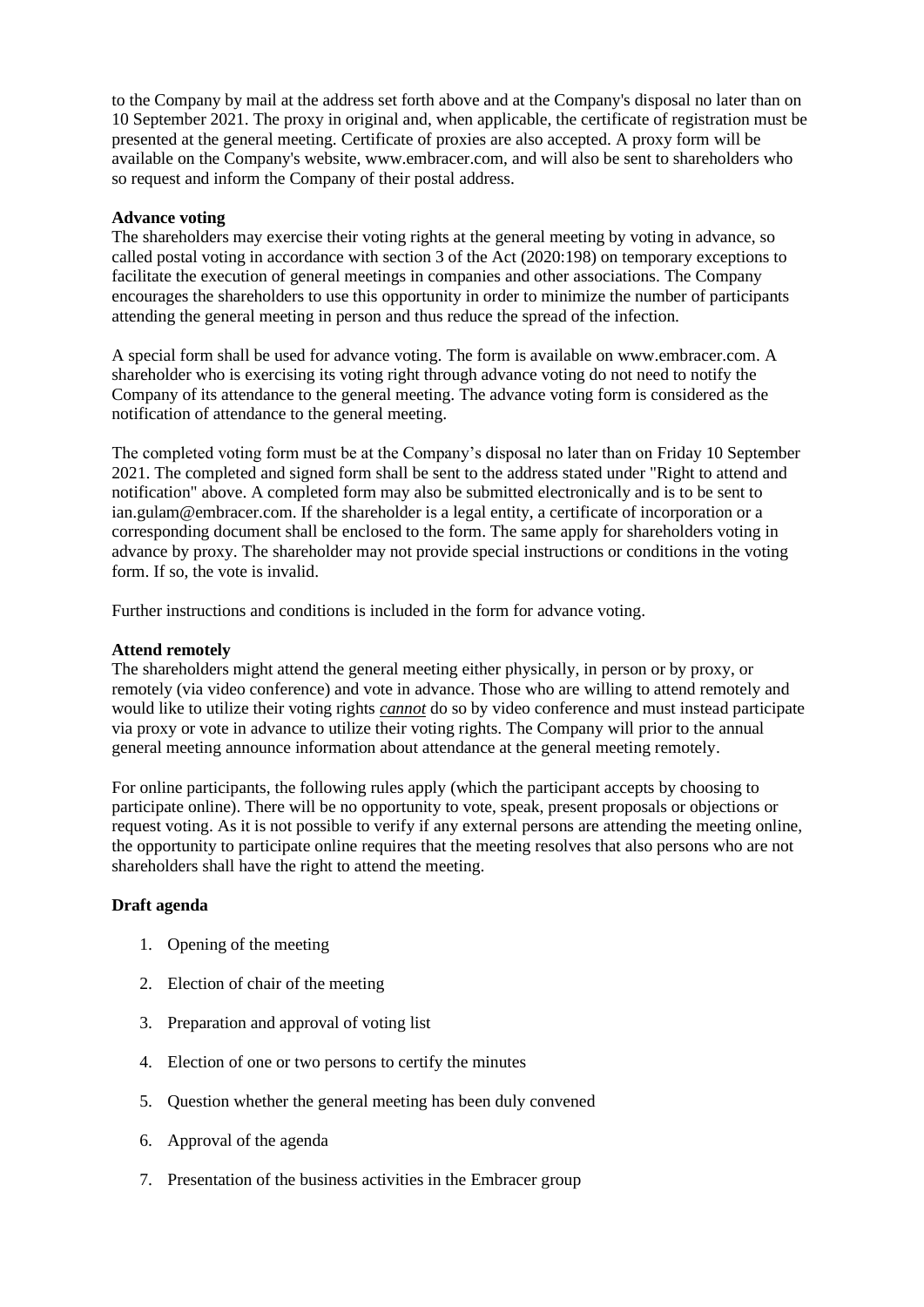- 8. Presentation of the annual report and the auditors' report and the group annual report and the group auditor's report
- <span id="page-2-0"></span>9. Resolutions regarding:
	- a. adoption of income statement and balance sheet and the group income statement and the group balance sheet,
	- b. decision regarding the profit or loss of the company in accordance with the adopted balance sheet, and
	- c. discharge from liability of the board of directors and the managing director.
- <span id="page-2-1"></span>10. Determination of the number of directors and auditors
- 11. Determination of fees to the board of directors and to the auditors
- <span id="page-2-2"></span>12. Election of the board of directors and auditors
- <span id="page-2-3"></span>13. Resolution regarding amendments of the articles of association
- <span id="page-2-4"></span>14. Resolution regarding share split
- <span id="page-2-5"></span>15. Resolution regarding authorization for the board to issue shares, convertibles and/or warrants
- 16. Closing of the meeting

### **Proposed resolutions**

### **Ite[m 2:](#page-1-0) Election of chair of the meeting**

The board of directors of the Company proposes that the chair of the board, Kicki Wallje-Lund, is appointed as chair of the general meeting.

# **Item [9.b:](#page-2-0) Resolution regarding decision regarding the profit or loss of the Company in accordance with the adopted balance sheet**

The board of directors proposes that all funds available for the annual general meeting shall be carried forward.

**Ite[m 10](#page-2-1)[-12:](#page-2-2) Determination of the number of directors and auditors, determination of fees to the board of directors and to the auditors, and election of the board of directors and auditors** It is proposed that the board of directors shall comprise of seven directors without deputies. The number of auditors shall be one registered audit firm.

It is further proposed that the remuneration to each director elected by the meeting and who is not employed by the Company shall be SEK 450,000 (SEK 250,000) and the chair of the board of directors is to receive SEK 1,200,000) (SEK 800,000).

It is further proposed that remuneration for members of the audit committee shall be SEK 125,000 and that remuneration to the chair of the audit committee shall be SEK 250,000. It is also proposed that remuneration for members of the remuneration committee shall be SEK 75,000 and that remuneration to the chair of the remuneration committee shall be SEK 150,000.

In total the remuneration, including remuneration for committee work, amounts to SEK 4,000,000 (1,550,000 previous year). The reason for the increase of the remuneration is because of the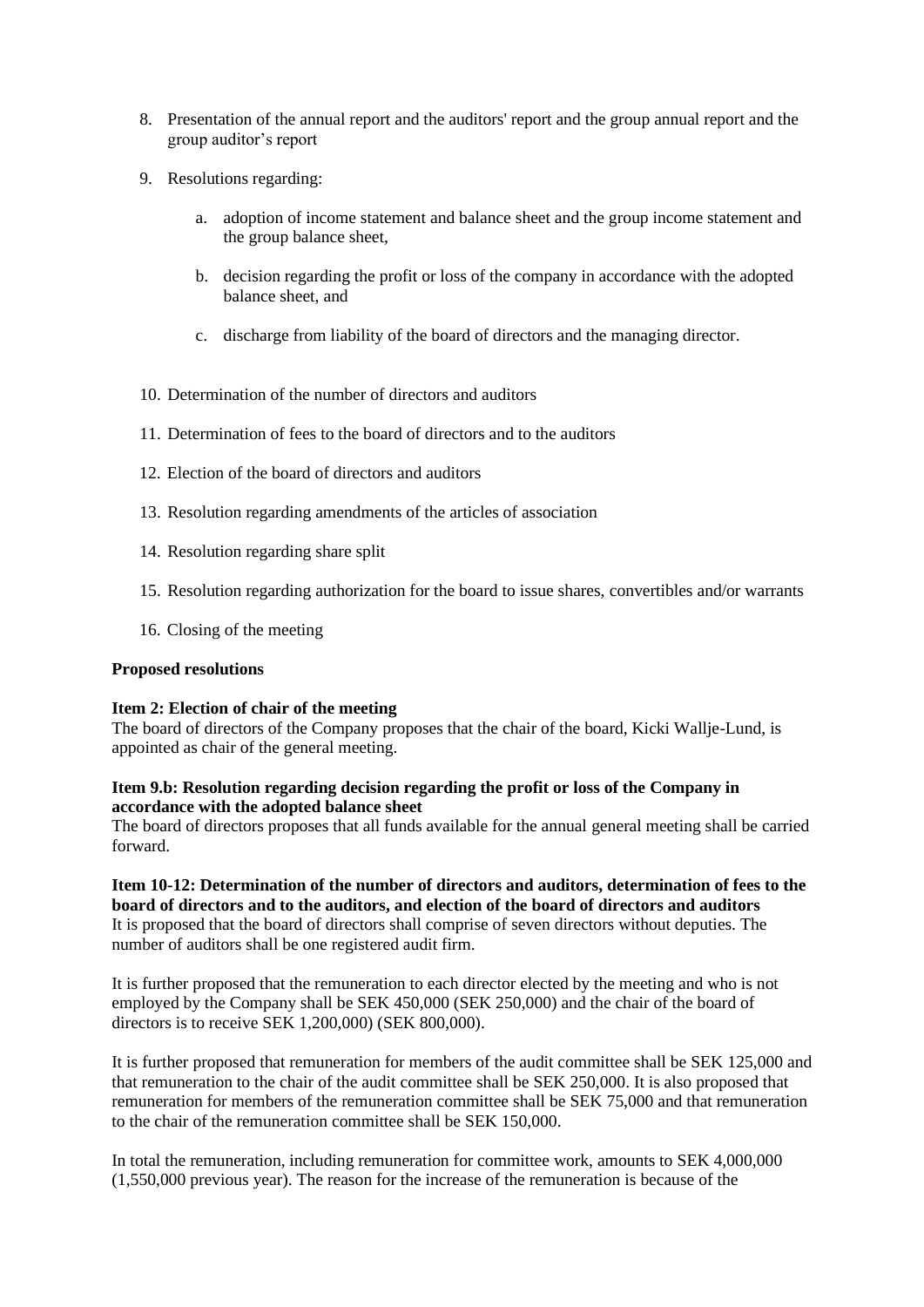Company's increased operations, greater workload for the board of directors with an increased number of board meetings and that the remuneration is at a level that secures a competitive compensation to be able to attract and retain the right competence. Furthermore, the reason for the increase compared to last year is the additional remuneration for committee work.

It is further proposed some retroactive compensation to members of the remuneration and audit committee since the committees have been active since February 2021. For this reason, a retroactive remuneration is proposed for the eight months, i.e., from 1 February 2021 until the annual general meeting on 16 September 2021 as follows:

- chair of the audit committee SEK 166,000,
- members of the audit committee SEK 83,000,
- chair of the remuneration committee SEK 100,000, and
- members of the remuneration committee SEK 50,000.

The total retroactive remuneration amounts to SEK 532,000.

Remuneration to the auditor is to be paid according to approved invoice.

It is proposed re-election of the directors David Gardner, Ulf Hjalmarsson, Jacob Jonmyren, Matthew Karch, Erik Stenberg, Kicki Wallje-Lund and Lars Wingefors. Furthermore, Kicki Wallje-Lund is proposed to be re-elected as chair of the board of directors.

Re-election of the registered audit firm Ernst & Young Aktiebolag for the period until the end of the annual general meeting 2022. Ernst & Young Aktiebolag has announced its appointment of Johan Eklund as new main responsible auditor.

Further information regarding the for re-election proposed directors is available at the Company's website www.embracer.com and will also be included in the annual report for 2020/2021.

### **Ite[m 13:](#page-2-3) Resolution regarding amendments of the articles of association**

The board of directors of the Company proposes that the annual meeting resolves to amend the Company's articles of association as follows:

It is proposed that the limits for the share capital in the articles of association are changed from a minimum of SEK 854,000 and a maximum of SEK 3,416,000 to a minimum of SEK 1,398,000 and a maximum of SEK 5,592,000. The articles of association  $\S$  4 will thereby have the following wording:

"*The share capital shall not be less than SEK 1,398,000 and not more than SEK 5,592,000.*"

It is also proposed that the limits for the number of shares in the articles of association are changed from a minimum of 307,700,000 and a maximum of 1,230,800,000 to a minimum of 1,000,000,000 and a maximum of 4,000,000,000. The articles of association  $\S$  5 will thereby have the following wording:

"*The number of shares shall not be less than 1,000,000,000 and not more than 4,000,000,000.*"

It is also proposed to introduce the possibility to collect proxies and postal voting. The articles of association will thereby have a new § 13 with the following wording (whereby the following clauses have changed numbering):

"*The board of directors may collect proxies at the company´s expense in compliance with the procedure set out in chapter 7 section 4 paragraph 2 of the Swedish Companies Act (2005:551).*

*The board of directors may resolve, ahead of a general meeting of the shareholders, that the shareholders shall be entitled to exercise their voting rights by post prior to the meeting.*"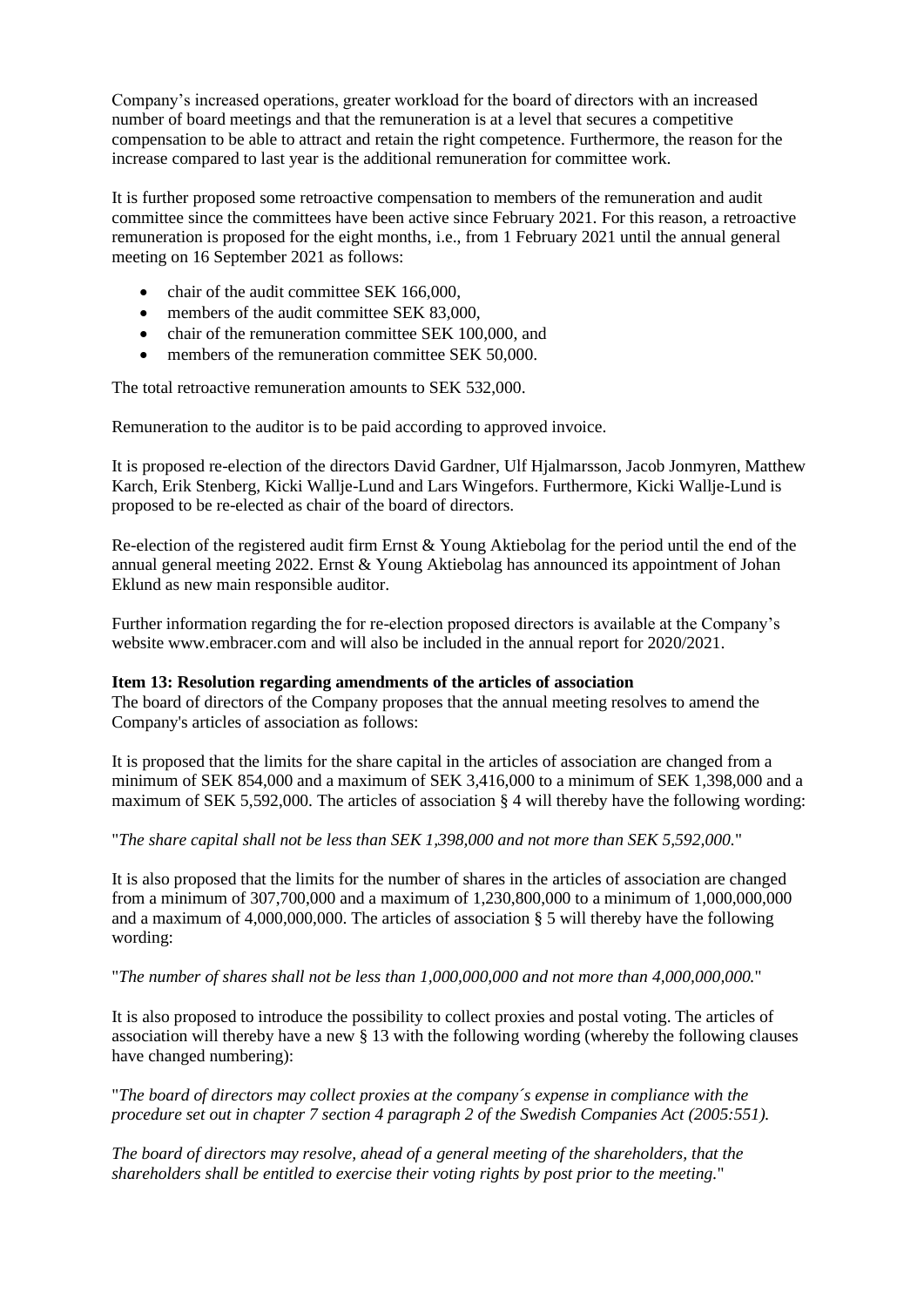It is finally proposed that the board of directors or a person appointed by the board of directors be authorized to make such minor adjustments in the above resolution that may be required in connection with the registration with the Swedish Companies Registration Office.

Changes of the articles of association in accordance with this item are conditional upon the annual general meeting resolving on the share split in accordance with ite[m 14.](#page-2-4)

## **Ite[m 14:](#page-2-4) Resolution regarding share split**

The board of directors of the Company proposes that the annual general meeting resolves to increase the number of shares in the Company through a share split (1:2) whereby one (1) outstanding share, regardless of share class, is divided into two (2) new shares.

The total number of shares in the Company will through the share split increase from 503,589,913 shares to 1,007,179,826 shares<sup>1</sup>. The proposal will lead to a quota value of approximately SEK 0.001.

The board of directors is authorized to decide the record date for the share split. The record date may not occur prior to the date when the share split is registered with the Swedish Companies Registration Office. In connection with the determination of the record date for the share split, the board of directors shall announce further information regarding the share split including the record date, which is estimated to occur during September 2021.

The board of directors or a person appointed by the board of directors be authorized to make such minor adjustments in the above resolution that may be required in connection with the registration with the Swedish Companies Registration Office or in connection with the registration of the share split with Euroclear Sweden AB

A resolution in accordance with this item requires a change of the articles of association and is conditional upon that the general meeting resolves to change the articles of association in accordance with item [13.](#page-2-3)

### **Ite[m 15:](#page-2-5) Resolution regarding authorization for the board to issue shares, convertibles and/or warrants**

The board of directors of the Company proposes that the annual general meeting resolves authorize the board of directors during the period up until the next annual general meeting to, on one or more occasions, resolve to issue B shares, convertibles and/or warrants with right to convert into and subscribe for B shares respectively, with or without preferential rights for the shareholders, in the amount not exceeding ten (10) percent of the total number of shares in the Company at the time when the authorization is used the first time (based on the number of shares after completion of the share split in accordance with item [14\)](#page-2-4), to be paid in cash, in kind and/or by way of set-off. The purpose for the board to resolve on issuances with deviation from the shareholders preferential rights in accordance with the above is primarily for the purpose to raise new capital to increase flexibility of the Company or in connection with acquisitions. If the board of directors finds it suitable in order to enable delivery of shares in connection with a share issuance as set out above it may be made at a subscription price corresponding to the shares quota value.

In connection with issuances in accordance with the above, the board of directors shall, when determining the number of shares, warrants or convertibles that may be issued pursuant to the authorization, consider and deduct the number of shares the Company holds itself at every given time after any possible reclaim of shares that have been issued in connection with acquisitions.

The board of directors or a person appointed by the board of directors shall be authorized to make such minor adjustments in the above resolution that may be required in connection with the registration with the Swedish Companies Registration Office.

<sup>1</sup> *Based on the number of shares registered with the Swedish Companies Registration Office on 18 August 2021.*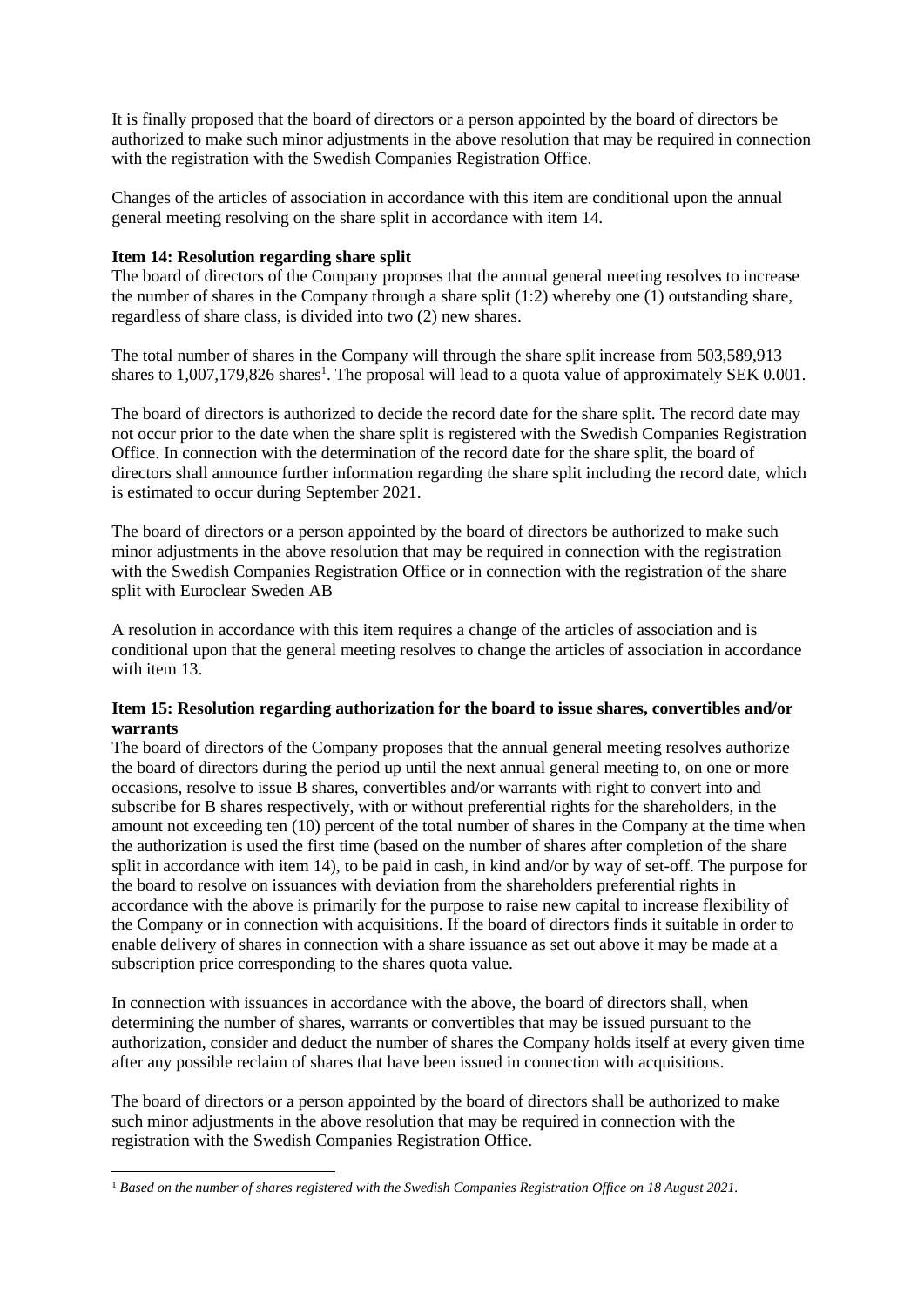### **Majority requirements**

A resolution in accordance with item [13](#page-2-3) and [15](#page-2-5) requires support by shareholders holding not less than two-thirds of both the shares voted and of the shares represented at the general meeting.

## **Number of shares and votes**

The total numbers of shares and votes in the Company on the date of this notice are 503,589,913, of which 33,399,137 are A shares representing 333,991,370 votes and 470,190,776 are B shares representing 470,190,776 votes, whereby the total number of votes comprise 804,182,146. The Company holds no own shares.

# **Other**

Copies of accounts, auditor statement and proxy form are available at least three weeks in advance of the annual general meeting. The complete proposals and other documents that shall be available in accordance with the Swedish Companies Act, including the complete proposed articles of association, are available at least two weeks in advance of the meeting. All documents are available at the Company at Älvgatan 1 in Karlstad and at the Company's website www.embracer.com in accordance with the above and will be sent to shareholders who request it and provide their e-mail or postal address.

The shareholders hereby notified regarding the right to, at the annual general meeting, request information from the board of directors and managing director according to Ch. 7 § 32 of the Swedish Companies Act.

### **Processing of personal data**

For information on how personal data is processed in relation the meeting, see the Privacy notice available on Euroclear Sweden AB's website:

https://www.euroclear.com/dam/ESw/Legal/Privacy-notice-bolagsstammorengelska.pdf.

**\*\*\*\*\***

Karlstad August 2021 **Embracer Group AB** The board of directors

### **For additional information, please contact:**

Lars Wingefors, Co-founder and Group CEO of Embracer Group AB

Tel: +46 708 47 19 78 E-mail: lars.wingefors@embracer.com

### **About Embracer Group**

Embracer Group is the parent company of businesses developing and publishing PC, console and mobile games for the global games market. The Group has an extensive catalogue of over 240 owned franchises, such as Saints Row, Goat Simulator, Dead Island, Darksiders, Metro, MX vs ATV, Kingdoms of Amalur, TimeSplitters, Satisfactory, Wreckfest, Insurgency, World War Z and Borderlands, amongst many others.

With its head office based in Karlstad, Sweden, Embracer Group has a global presence through its eight operative groups: THQ Nordic GmbH, Koch Media Publishing, Coffee Stain AB, Amplifier Game Invest, Saber Interactive, DECA Games, Gearbox Entertainment and Easybrain. The Group has 77 internal game development studios and is engaging more than 8,000 employees and contracted employees in more than 40 countries.

Embracer Group's shares are publicly listed on Nasdaq First North Growth Market Stockholm under the ticker EMBRAC B with FNCA Sweden AB as its Certified Adviser; info@fnca.se +46-8-528 00 399.